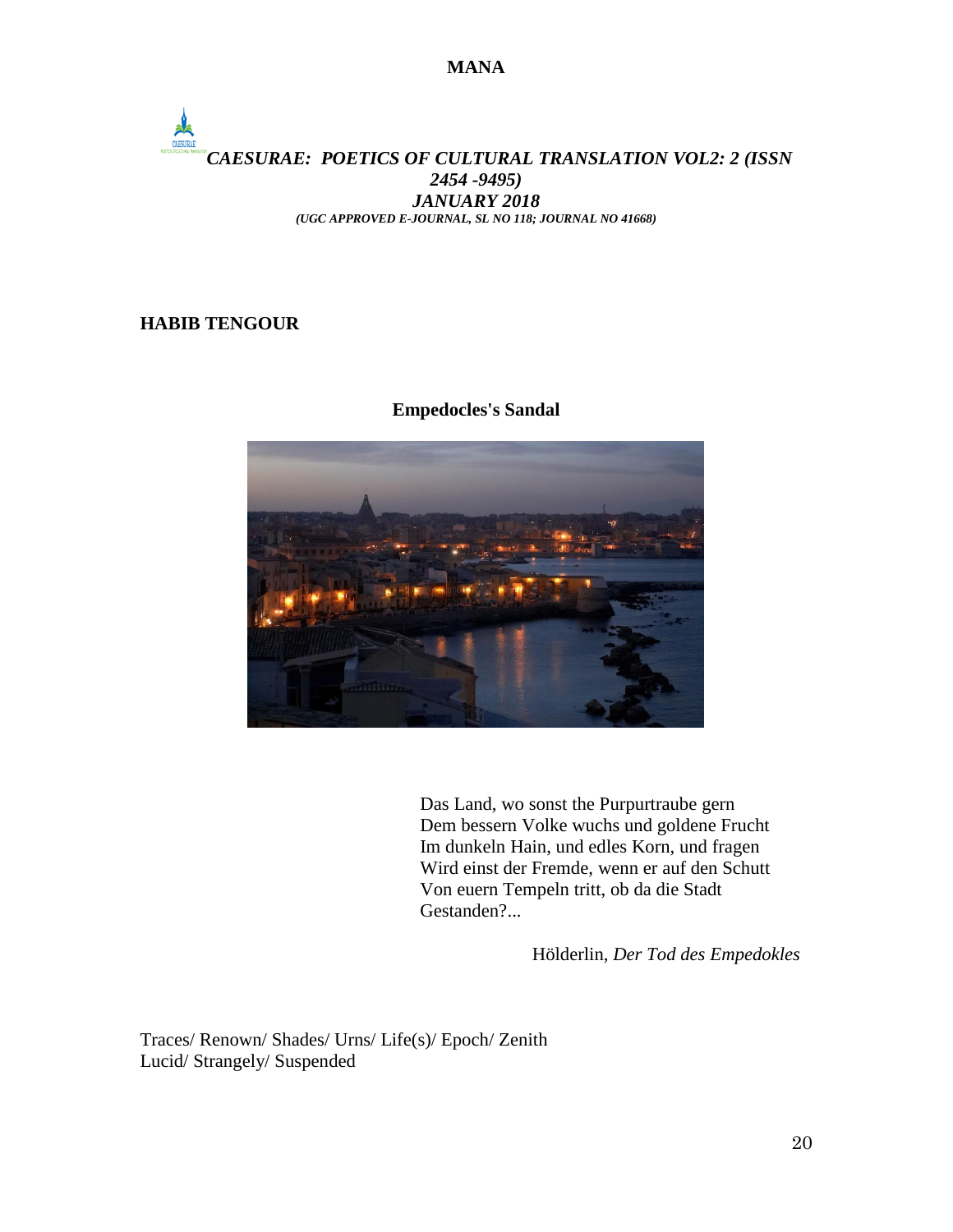### *CAESURAE: POETICS OF CULTURAL TRANSLATION VOL2: 2 (ISSN 2454 -9495) JANUARY 2018 (UGC APPROVED E-JOURNAL, SL NO 118; JOURNAL NO 41668)*

Stop a pause of short duration the closed space compelled remembrances tears they are not necessary the dictionary tempers the banality of the stereotype a nostalgia emerges in the description of the place

like a circumscribed exile like the eye dimming after the junction

 $\frac{1}{2}$ 

handicap of the code unusual names at night fall despite the invocation's depth the usages intermingle on the asphalt the trace vainly sought there effaced it is visible o heart you weaver the times don't change that fast their duration nor the embrace that follows where a soul decyphers itself a proliferation of signs but the loud voice the one that unties the tongues and curbs the discourse alas so many lethal traps on the way the angels refuse to accompany us the lights blink ostentatiously the harangues lead us far from the encampment This is the moment to enter subreptitously I go in my purpose my utterance to open the door to sayunder the dictation of a continuous effusion

to align a text without history for a moment to enjoy the stopping to reveal the splendor and brilliance of the vestiges without giving in to the letter's subterfuges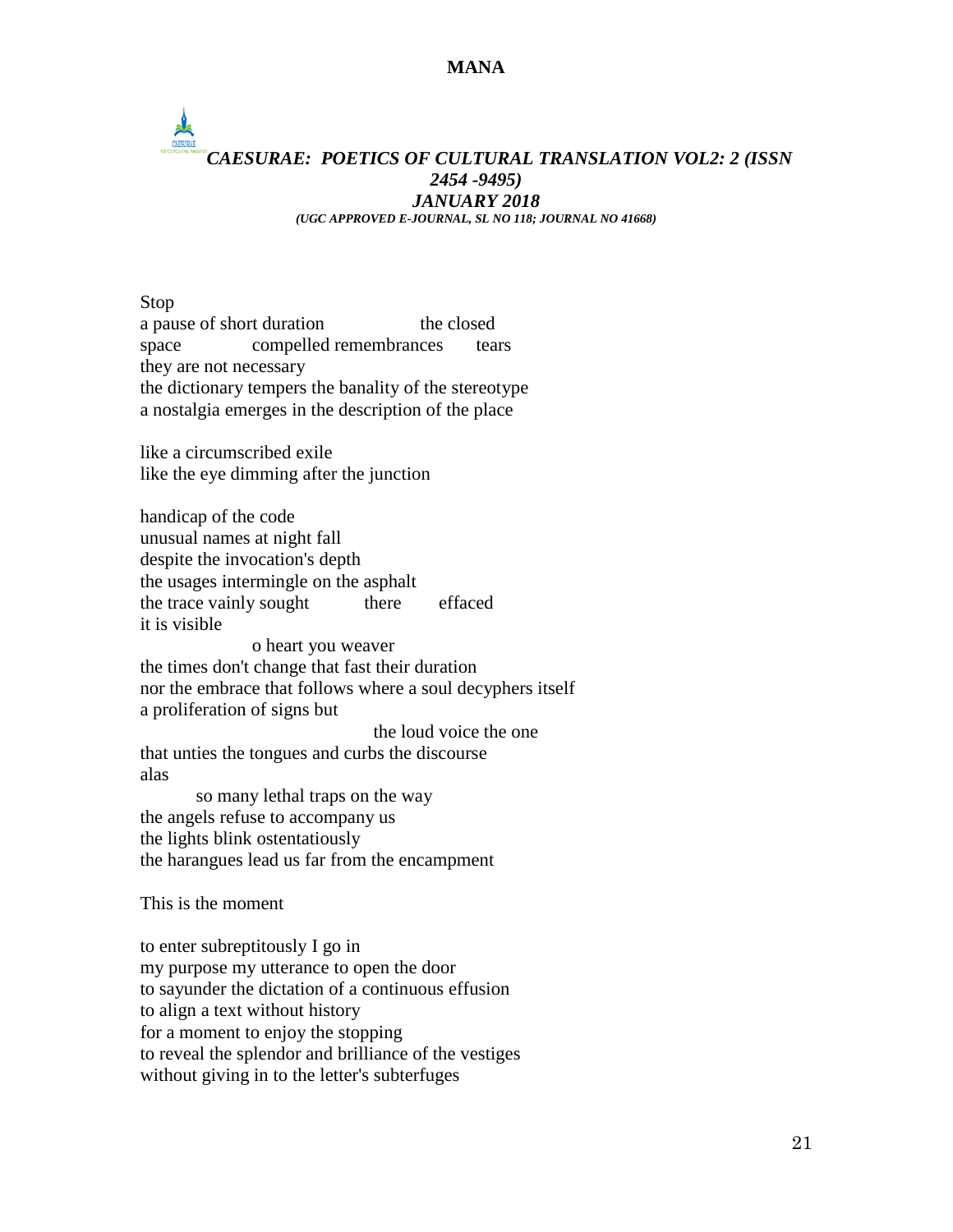# *CAESURAE: POETICS OF CULTURAL TRANSLATION VOL2: 2 (ISSN 2454 -9495) JANUARY 2018 (UGC APPROVED E-JOURNAL, SL NO 118; JOURNAL NO 41668)*

Paris november rue Saint-Antoine Constantine cité du 20 août Paris again examine each of these addresses

a small light rift whips the clouds

Itinerary of precise annotations the return therein envisaged I know the tracings the dwellings and the hunger the hesiattion to take to the road is real

renown by auction victims interrogate who kills and reason

pomp makes sense only if sustained a hollow word illusions charisma is not a copyright trademark danger metamorphoses the limbs there is nothing to brag about today

the days have become flat right after the exchange the rivers advance in error in the moonlight I hesitated a long time before coming what is man without the praise that precedes him

you he; me for a long time tightly in your arms without a word

the eyes closed I believed

passion an outburst of eloquence ah how to get rid of that one there image to put fire to the house what an adventure country or metaphor causes prejudice the brothels have five stars

the city rejects you as you step off the bus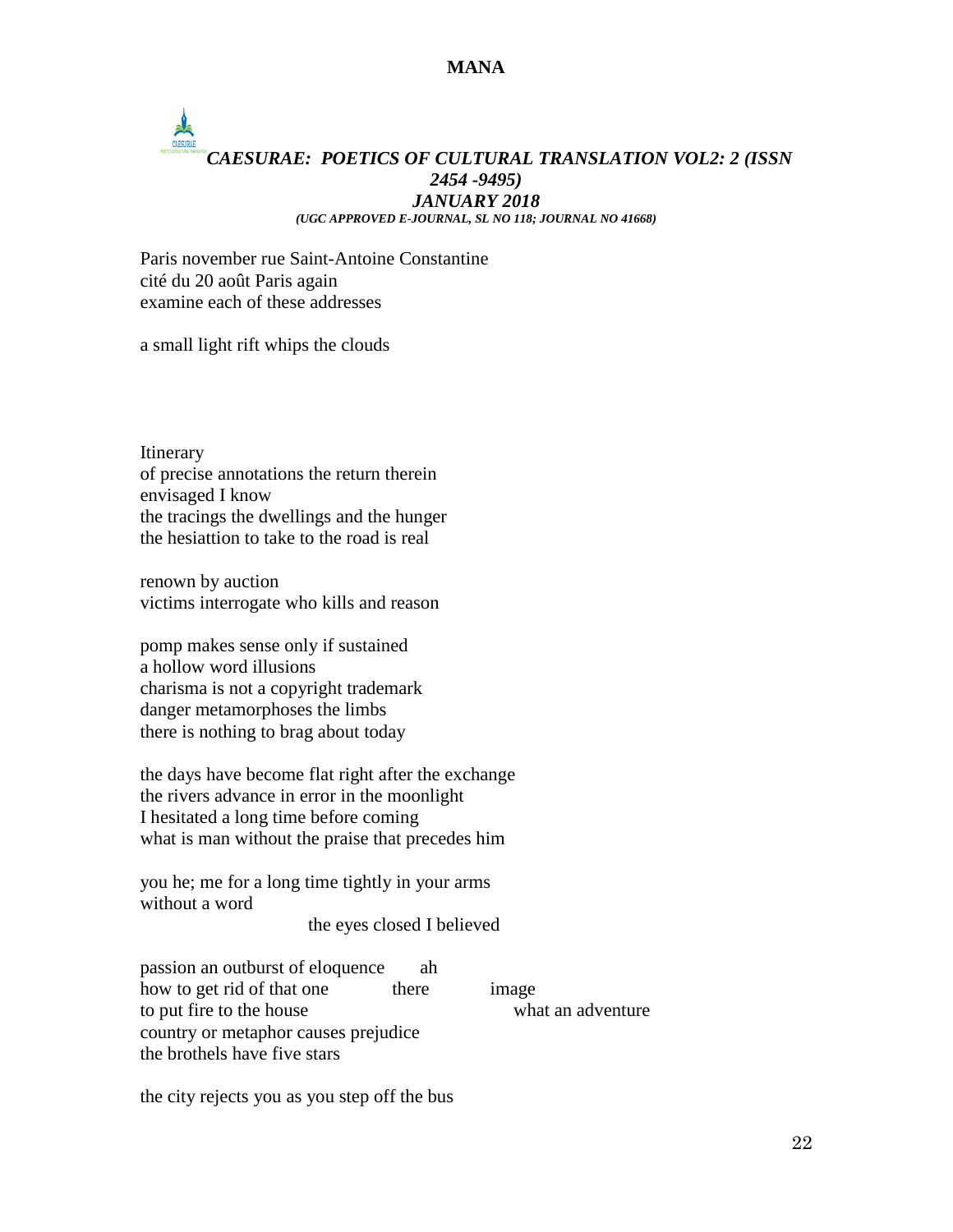## CAESURAE *CAESURAE: POETICS OF CULTURAL TRANSLATION VOL2: 2 (ISSN 2454 -9495) JANUARY 2018 (UGC APPROVED E-JOURNAL, SL NO 118; JOURNAL NO 41668)*

it fears the look devoured by exile the limitless pretension of the accomplished witness he knows how bitter all food is the quick incendiary glance at the sidewalk cafés

elsewhere

there are bars where the name imposes itself the throat forges a name customers attentive to the mordant killer wit beauties day envies their black stockings

neither the bus nor the town hall square have doubts the lover's glory when the glasses clink nor the play of mirrors where friendship melts

trajectory fixed meeting inevitable

there is no sales point nor waiting room where you didn't exercise your gifts in pure loss fascinated by the tenebrous beauty of forgetting that grabs the sonorous cohorts in the city a short-circuit

Lemurs night escapades to watch your secretive ways of appearing from the bird in the tumult the thirst my head will roll at the edge of the river

the bits of green become visibly rarer the raised walls

jostle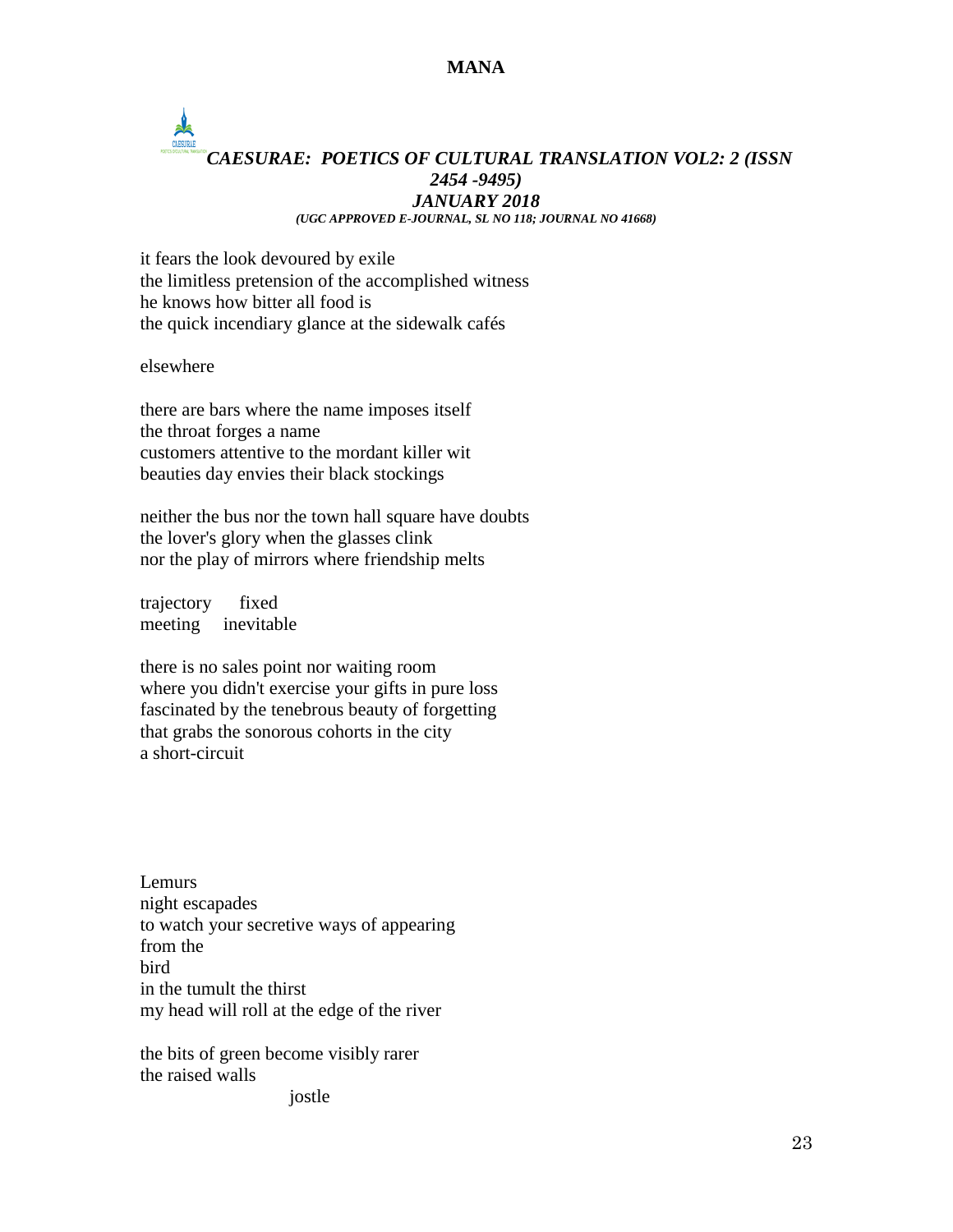## $\frac{1}{\sum_{n=1}^{N}x_{n}}$ *CAESURAE: POETICS OF CULTURAL TRANSLATION VOL2: 2 (ISSN 2454 -9495) JANUARY 2018 (UGC APPROVED E-JOURNAL, SL NO 118; JOURNAL NO 41668)*

the talk of lovers the hands unlock at the call of the setting ?

black blood revives chthonic speech it upholds the enterprise of chimerical periplos that quest loudly proclaimed in public companions perished

pains of the libations

far from the atavistic

 that punctuate mourning from memory to question these dear beings

I accosted my father in the thick of so many dead unable -- did I dare -- to deliver my message I had fortified myself with lion's blood as the bar flies call red wine

I lost my way along the boundaries of the two worlds

in my pocket the right to enter your coins barely buy one round the soul of things can you put a price on it how much the assessment

moribund rituals

reference points

dissolving formulas

windows giving on roofs open on an ancient canvas that challenges you access to the sky's colors jealously closed off

to conform to the roads' tracings giving to the prescribed charities

> here lies choice in the programmed debris lush spectacle smiles and congratulations facade

the complaints of those who are not dead reach you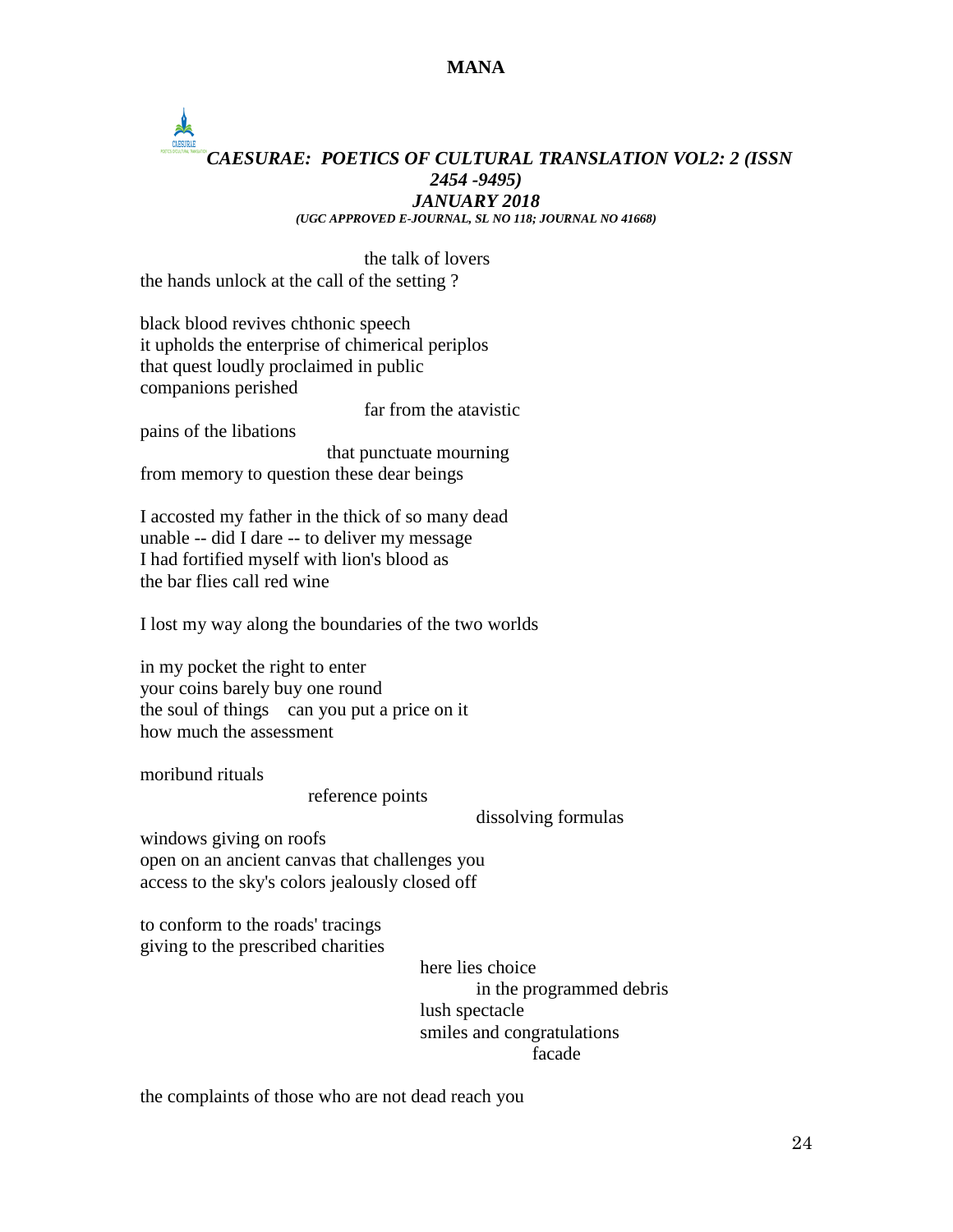# *CAESURAE: POETICS OF CULTURAL TRANSLATION VOL2: 2 (ISSN 2454 -9495) JANUARY 2018 (UGC APPROVED E-JOURNAL, SL NO 118; JOURNAL NO 41668)*

you know burning hate a secret remedy ...

the long sliding night introduces to the telling of adventures the magnanimous outlaw hero the poem carries along since the art of weaving the assembly settles there as if around a fire each one dreams of his kin left with no worries the rhythms are favorable for enjoyable meetings but sometimes the poet strains to blur the narration's weft through an excess of figures

the bird that takes its flight at midnight is blind

Interpreter, the lexicon at work far in the abyss the wandering gait no care taken with the staging neither obscure rhetoric nor this imperious vanity of surging forth

sun

the instant contains its light — cursive resonance it dazzles the cantankerous audience you undecided your gear slung across your back chains the house is narrow you declaim what you know onto a canvas a sorting out occurs invisible scattered traces to describe the table the luminous circle it is possible to forget oneself in the description of objects while carefully watching the precision of the study time that one's not sparing with embellishments you enhance the declamation at the risk of perturbing the reception to catch depends on to the baited trap the chant doesn't harmonize with the voice something you no longer doubt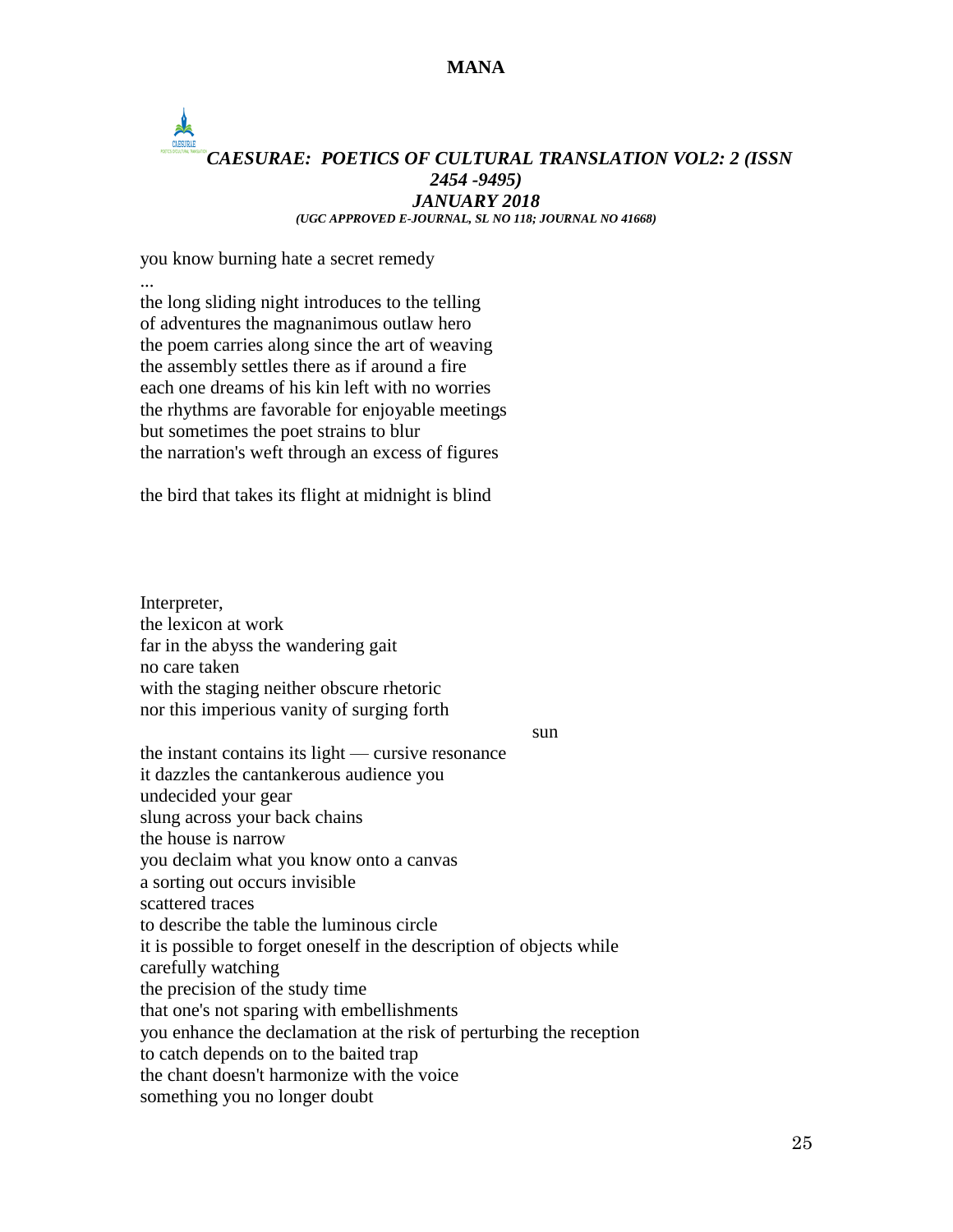## $\frac{1}{\sum_{n=1}^{N}x_{n}}$ *CAESURAE: POETICS OF CULTURAL TRANSLATION VOL2: 2 (ISSN 2454 -9495) JANUARY 2018 (UGC APPROVED E-JOURNAL, SL NO 118; JOURNAL NO 41668)*

urns preserved the spirits of the ancestors dogs for the circumstance the occurance demands vagueness to the detriment of urgency the celebration in fireworks one by one

all

tutelary deities praise consecrates them at the vault's summit once the tower has been abolished

obsession from quarrel to break the argument contracts then loses itself in the blackness of the invoked night system of control ineffectual despite the forces deployed the warning shots the blade I was walking up Boulevard Mohamed V. Kalachnikovs firing. The city safe no longer for night wanderings. The moon exposes the flaneur to danger.

life hangs on a thread but the needle and the hand and the freezing lover at the gate of the labyrinth fear of the worst hastens the cadence a breath missing to calm the grief from the annoucements to the road crossings

the blue-gray mysteries of the travelling show

**Letters** *bricolage* of symbols gathered in neighboring

countries

the golden thread imprints on the memory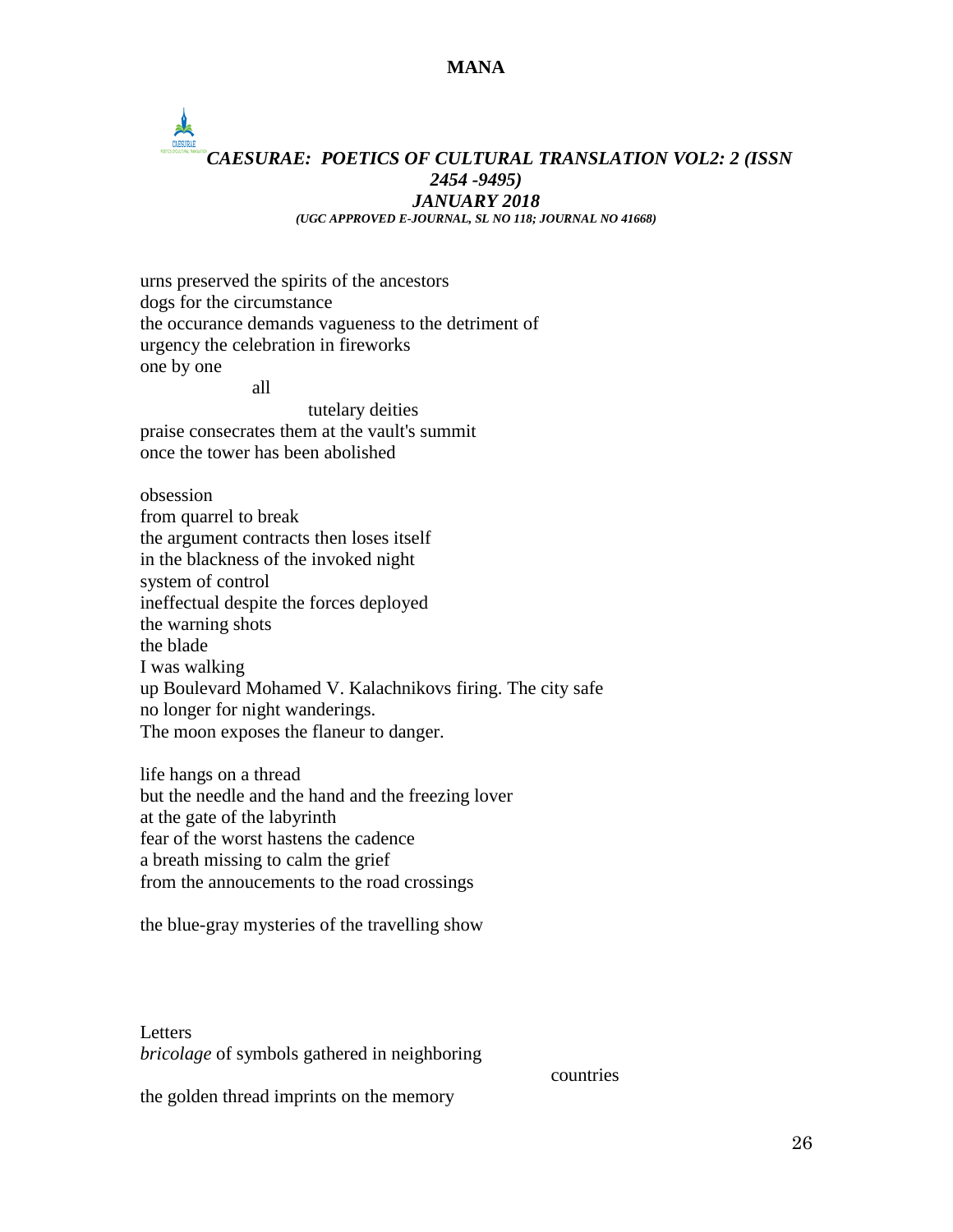## CAESURAE *CAESURAE: POETICS OF CULTURAL TRANSLATION VOL2: 2 (ISSN 2454 -9495) JANUARY 2018*

*(UGC APPROVED E-JOURNAL, SL NO 118; JOURNAL NO 41668)*

the one I question answers to no

demand

rigid it invents for itself a republic in which reading commands

summary hierarchy

in the scenery

a hidden laser

*modern* he said to tread territories made to measure where the places knot into a tight rope to live truly to be god

to claim it loudly

reckless pride

you the Impeder-of-wind with bronze sandals you the Obscure who loves to disguise yourself and I all alone tracking you lives a concise inventory the detail adorns the gathering the fragments are classified to observe a usage just as white milk curdles

was it in Heidelberg on a road in Sicily in Evry or in Mostaganem by the seaside ill-used infinite few words carry when the tension increases alternation of the forms does not resolve much nor do the *rivets of love* assemble I remain an orphan

neither wine of Anderin flowing freely nor bravado at the moment when the clan wobbles neither catalysing places a sequence of cast names nor beauties offering themselves along the way nor the poetic lineage you claim nor this hard to decipher manuscript nor any allegiance excluded rupture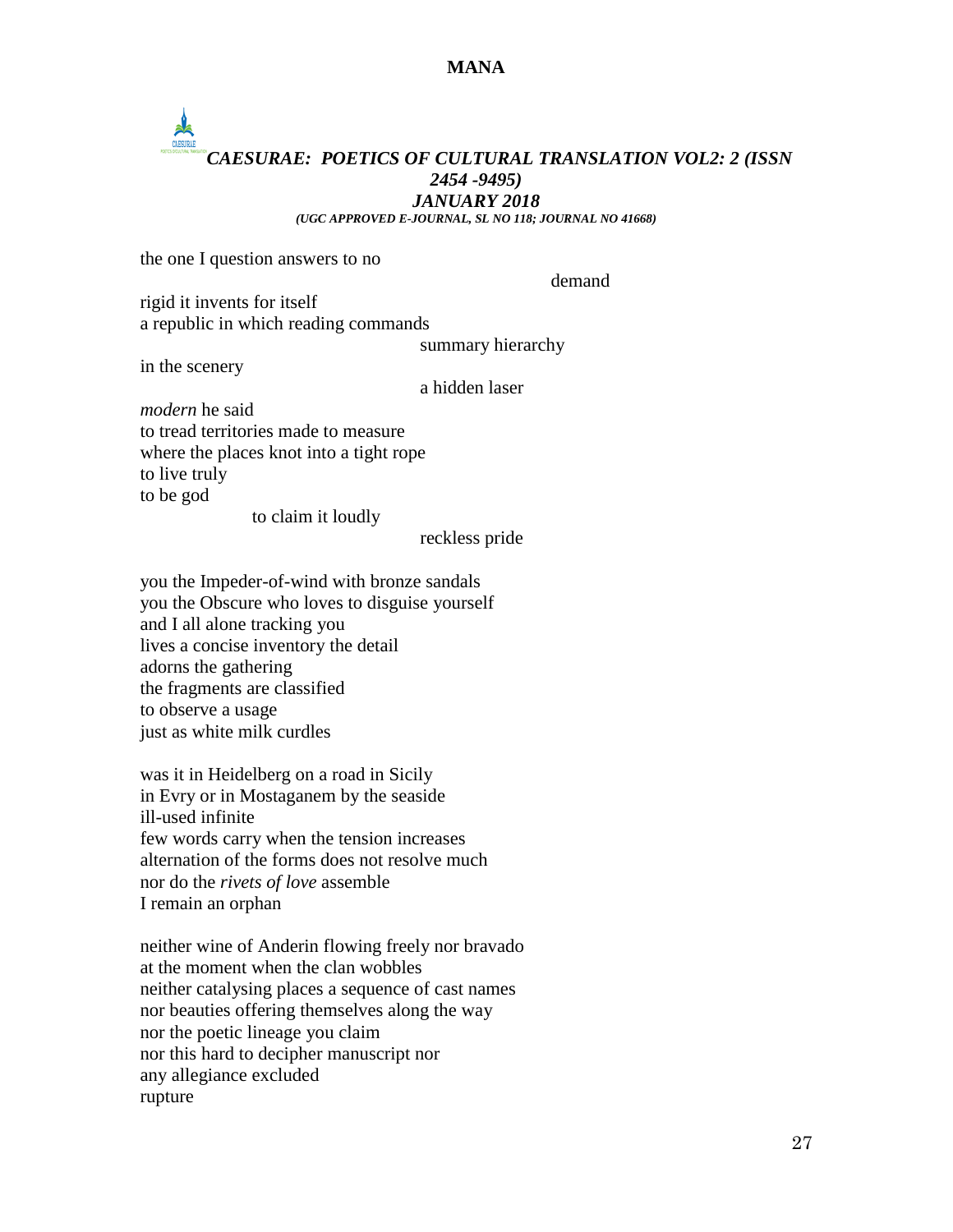

Always this array of set-backs you register stifled passion far the epic gesture the solemn declamations at the tribune dwellings of Maya Asma Awf or Khawla recall of pure form era of imprecation the loved one veils herself usury eye and soul and the heart's expression and these memorable debris under the ashes pangs at rising at dusk a life comes to a close a novel torsion the star blinks a town in tatters screams you envisage death daily reception to disappear swallowed by a mechanism radically no longer to exist never scholastic divagation the views of the mind deteriorate the momentum of the word the South is wild there I am confronted by the formulas ceaselessly stating identity to pass unnoticed to sound a fortuitous jubilation at the outcome of a quest disposed to welcome a meaning that escapes me enigma resolved as soon as stated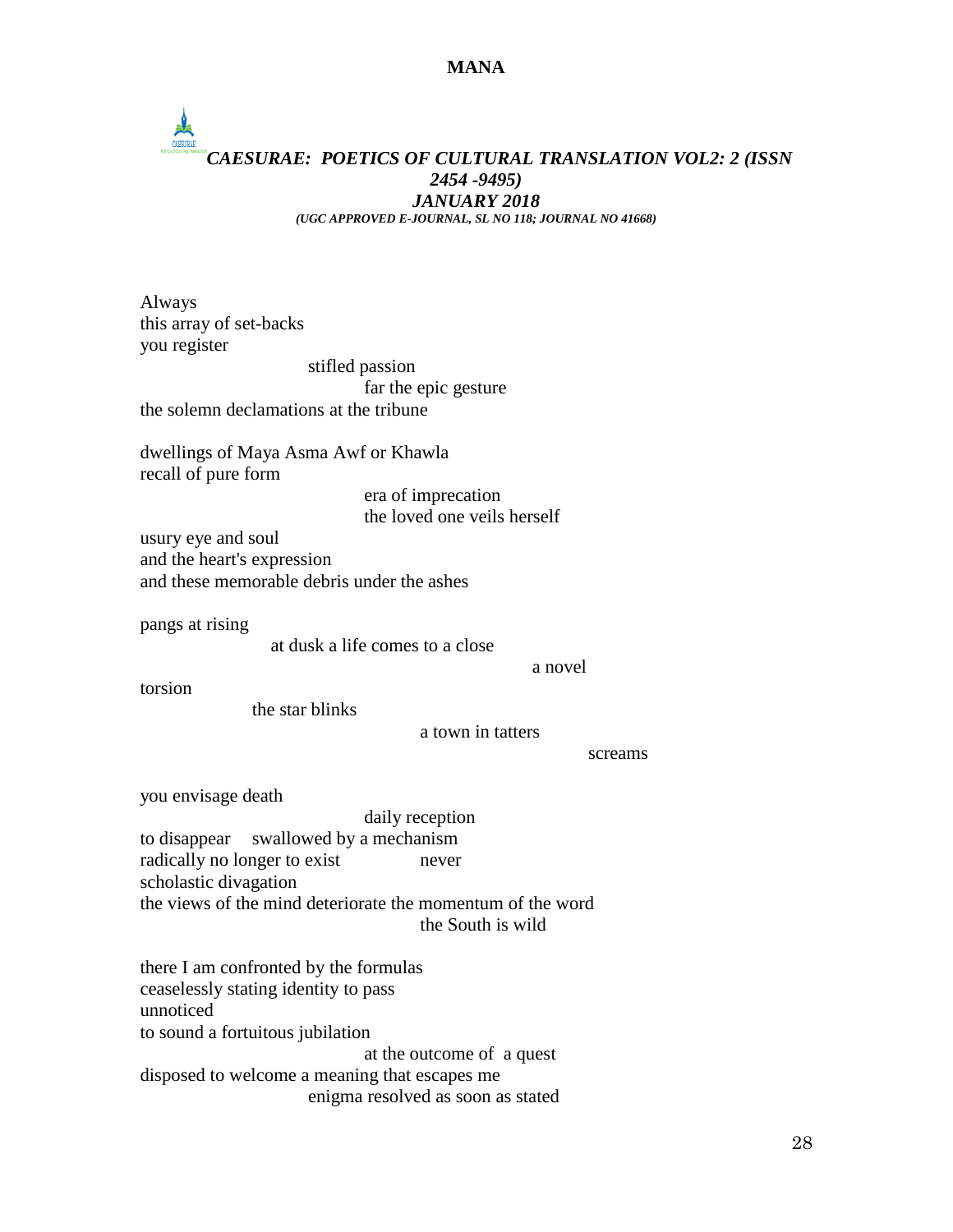## CAESURAE *CAESURAE: POETICS OF CULTURAL TRANSLATION VOL2: 2 (ISSN 2454 -9495) JANUARY 2018 (UGC APPROVED E-JOURNAL, SL NO 118; JOURNAL NO 41668)*

to love, an art wherein to take one's distances inside of the unhoped for

they will call your surrender wisdom quintessence the sterility of the soil and age adds to the bitterness

**Obviously** at its zenith *the law has to concede suicide to the poet* assure the inheritance grandly there is a truth here difficult to grasp the tomb is sealed the beautiful to resay it the road already traced by a mortal's audacity rustling of the myth discoveries of listening smoke elasticity of the rays passion consumes you love roots itself in your eyes you have handy cliches a large library advice that succeeds with illustrated examples and you tremble when the loved one appears is it a life a belated madness a mystery that isn't one sun or rain prayer your impatience unbalances nature where are you at the hour of regrets

the people get drunk on the drunkenness of the masters each judges according to his manner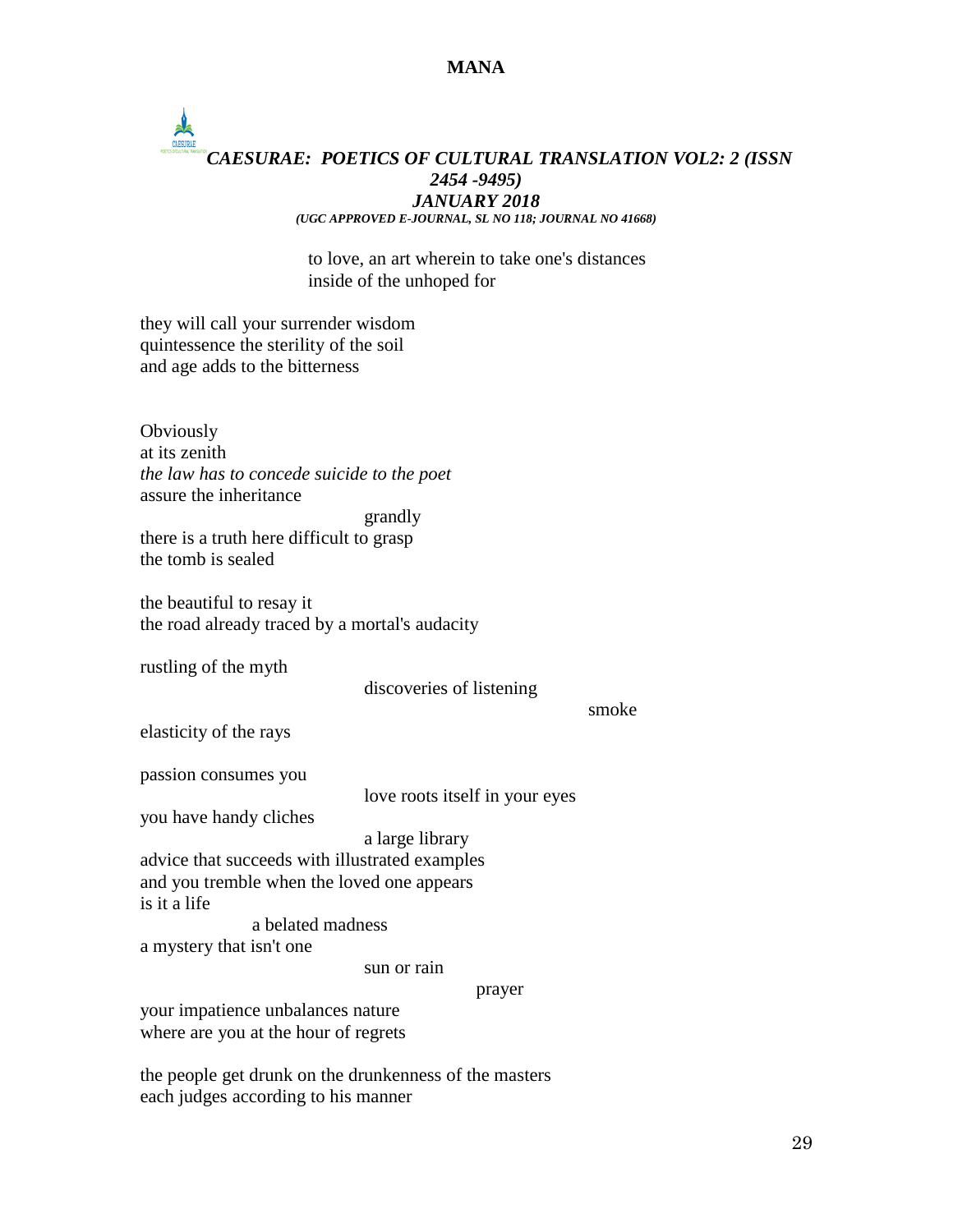## *CAESURAE: POETICS OF CULTURAL TRANSLATION VOL2: 2 (ISSN 2454 -9495) JANUARY 2018*

*(UGC APPROVED E-JOURNAL, SL NO 118; JOURNAL NO 41668)*

an illusory feast takes over custom blood transforms itself into a philter

waiting for day

acting

above the headdeath the road is straight it is not vengeance of a wounded chest it is not surrender to decline audacity shatters at the descent of the verse the clamors feed on themselves to exalt oneself by your name the torment has ripened

the accent isn't new

to recognize

the grace of a flash when the soul shatters

happy in her kernel a poem constructs

to perish

the elements fuse

#### by hate or by love

invention

that which retains the guest in the house that which terrorizes the virgins of Tamim that which persuades the number

the titration is deceptive

Igneous the soul in its crystal the way constellated waves deploy themselves

harnassing

ONE engenders destroys yet alternates he keeps me captive corruptible

the sweet water in the sea on which the fish feed is not an irrefutable argument against the establishment of paradise on earth other elements of a subtle nature enter into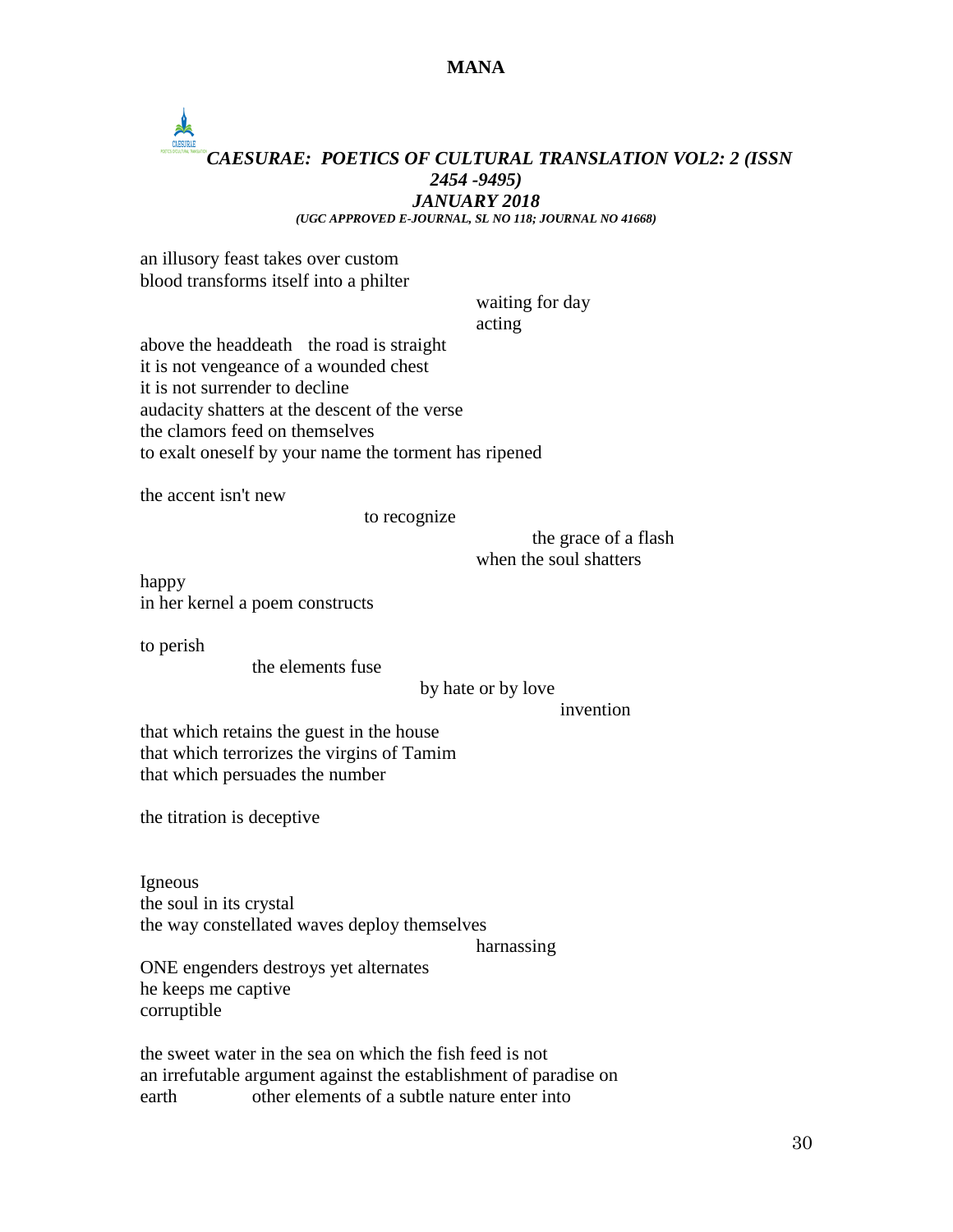## *CAESURAE: POETICS OF CULTURAL TRANSLATION VOL2: 2 (ISSN 2454 -9495) JANUARY 2018 (UGC APPROVED E-JOURNAL, SL NO 118; JOURNAL NO 41668)*

the composition of the air man breathes which inserts the human species into a specific animal category man is like a weathervane at the heart of the whirlwind the sky attracts him Aristotle's disciples debated physics meteorology natural science then one did not consider armed struggle in the cities in order to impose a thesis a phenomenon that keeps spreading as does repression the system has seized up to analyze sea water or to examine the conditions of the ground can in no way unscramble the mechanism does that mean that in this process it is necessary to sink with the logic of the ancients the trace of the poem in fragments initiates formal audacities a rythm pursues you this is no longer the time to evade meaning the words order themselves the year ends white wishes crackle on all sides from the orient to the occident is it but a reflection light effluvia when the moon scatters hail-stones what remains accessible in the face to face *this country where the violet grape once loved to grow for a better people, and the golden fruit in the dark thicket, and noble wheat, and some day the stranger will ask, treading through the rubble of your temples, if that's where the city rose...* this sovereign generosity this evil which hardens in the apple of the eye these plaints without notification

a salute to the dead friends

**Ochre** maturity, it ends with the day the questions left hanging

you observe the flight of a flock of starlings bad news is spreading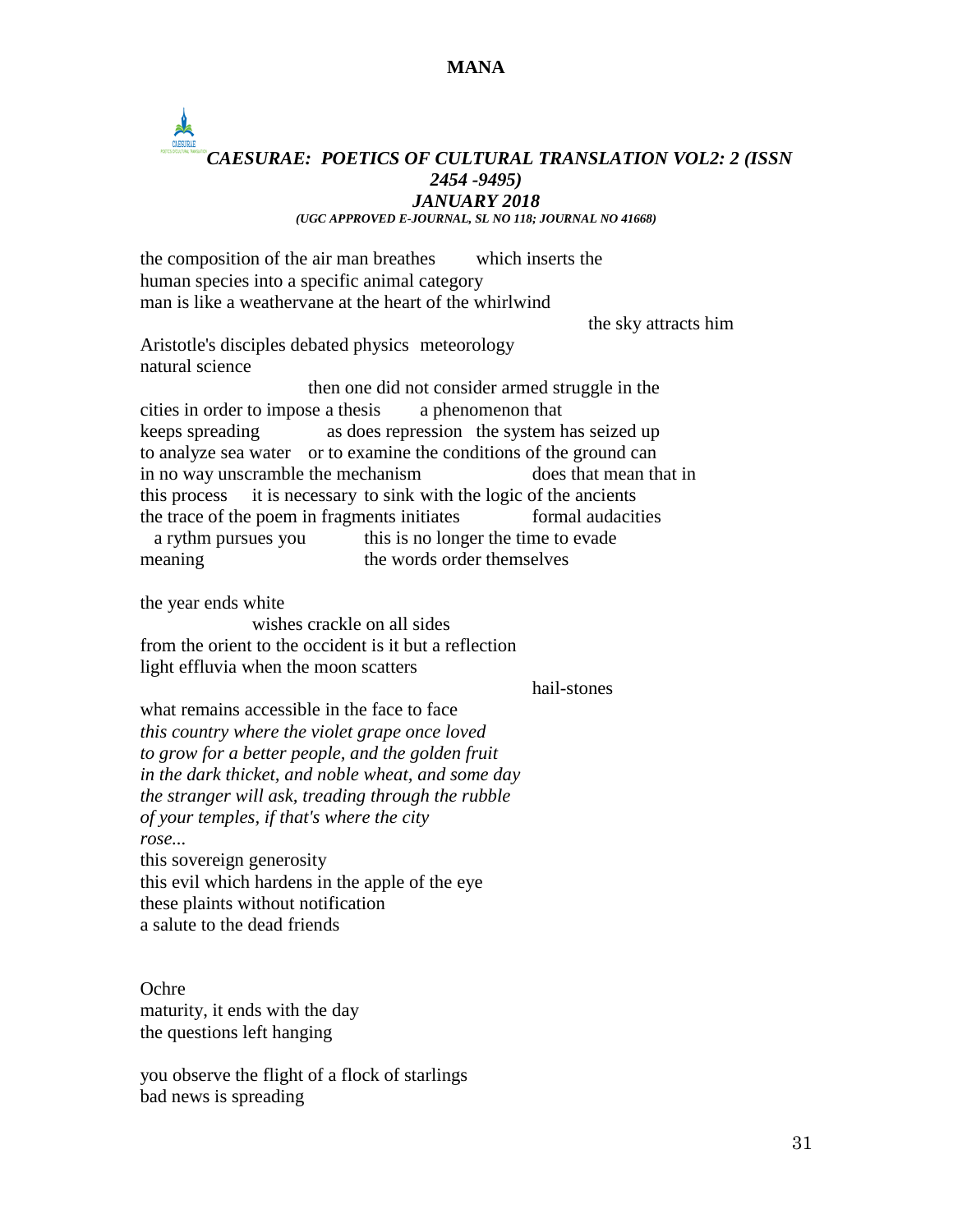# *CAESURAE: POETICS OF CULTURAL TRANSLATION VOL2: 2 (ISSN 2454 -9495) JANUARY 2018 (UGC APPROVED E-JOURNAL, SL NO 118; JOURNAL NO 41668)*

from the palms of Bahrain to the villages of Iraq

a tenacious worry the long crossing from deserts to cities these buried peoples with strange languages

there are only scattered signs truth surprises you at a metro gate

this visible and invisible world is decomposing science assures the poet of his wording the risks hidden in the hands' palms let's leave tears and blood

our friends are everywhere

the voyage completes itself

by day as by night

all things astounded

Parcelled out they glitter under the moon motionless

the white armed virgin flies over the offerings

*Translated from the French by Pierre Joris*

**Habib Tengour** was born in 1947 in Mostaganem, Eastern Algeria, raised on the Arab and Berber voices of marketplace storytellers, He has lived between Algeria and Paris ever since, both incarnating and, in his work, speaking to the nomadic  $\&$  (post)-colonial condition of his countrymen. Trained as an anthropologist and sociologist, he has taught at universities in both countries, while emerging over the years as one of the Maghreb's most forceful and visionary francophone poetic voices of the post-colonial era. The work has the desire and intelligence to be epic, or at least to invent narrative possibilities beyond the strictures of the Western / French lyric tradition, in which his colonial childhood had